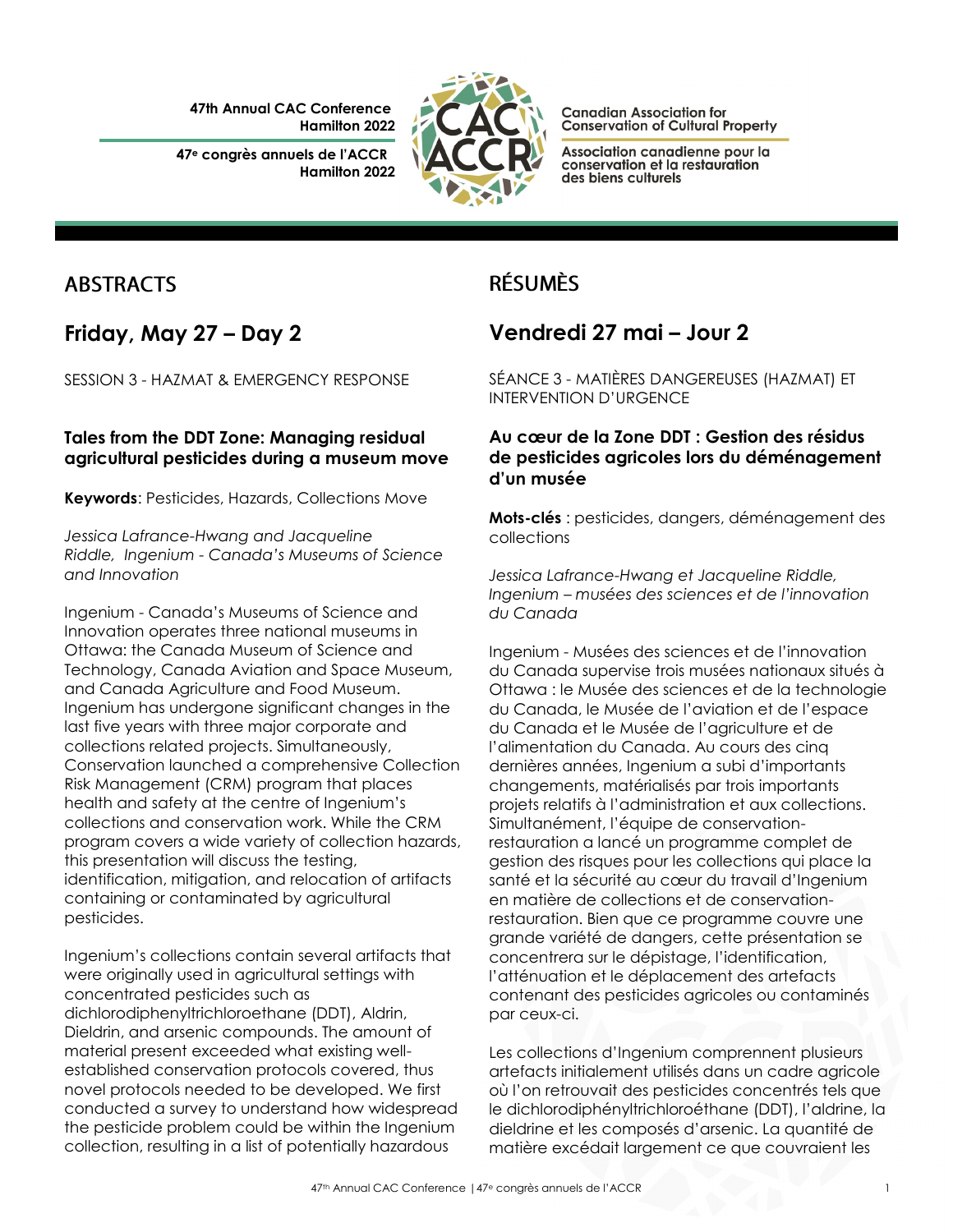agricultural objects ranging in size and condition. Targeted sampling by Ingenium Conservators and testing by the Canadian Conservation Institute confirmed that significant amounts of pesticide were present on some artifacts. To further our understanding of the problem, a private lab conducted sampling and testing of the facility itself to determine areas of concern and work requirements. Further legislative and industry research allowed us to develop internal protocols and procedures to deal with the pesticide hazards within the timeline of our collection move. Mitigation techniques focused on containment in preparation for the collections move, and for safety in long-term storage. This presentation elaborates on the research and testing, decision-making and practical results of pesticide hazard mitigation on large and small agricultural artifacts during a large-scale collections move.

#### **What the fire left behind: Emergency response lessons from the Lytton Creek Wildfire**

**Keywords**: Salvage, emergency, response, fire, BCHERN

*BC HERN Steering Group (Liz Czerwinski, Burnaby Heritage Museum, Anne Desplaches, Conservator in private practice, Tara Fraser, Vancouver Art Gallery, Kasey Lee, Conservator in private practice and Heidi Swierenga, Museum of Anthropology, UBC)*

On June 30, 2021, after record high temperatures, the Lytton Creek wildfire devastated the town of Lytton and the Lytton First Nation. The British Columbia Heritage Emergency Response Network (BCHERN) was approached to assist with the salvage of collections in October 2021. This presentation will look at the challenges associated with gaining access to and working on a heavily contaminated disaster site and the lessons learned by the BCHERN responders during salvage operations. Also discussed will be the impact of the experience on the further development and training of the BCHERN in the context of natural disasters associated with climate-change.

protocoles de conservation-restauration bien établis, imposant l'élaboration de nouveaux protocoles. Nous avons tout d'abord effectué une enquête pour déterminer l'étendue du problème de pesticides au sein de la collection d'Ingenium, ce qui nous a permis de dresser la liste des objets agricoles potentiellement dangereux selon leur taille et leur condition. Un échantillonnage ciblé effectué par les conservateurs-restaurateurs d'Ingenium et des tests réalisés par l'Institut canadien de conservation ont confirmé que d'importantes quantités de pesticide étaient présentes dans certains artefacts. Afin d'approfondir notre compréhension du problème, un laboratoire privé a été chargé d'échantillonner et de tester notre installation dans son ensemble pour déterminer quelles étaient les zones préoccupantes et d'établir les exigences de travail. Des recherches sur les plans juridique et industriel nous ont permis d'élaborer des protocoles et des procédures internes pour aborder les dangers liés aux pesticides pendant la durée du déménagement de notre collection. Les techniques d'atténuation étaient axées sur le confinement en vue du déménagement des collections et de l'entreposage à long terme. Cette présentation détaille la recherche et les tests, la prise de décisions et les résultats concrets des mesures d'atténuation des dangers liés aux pesticides pour les artefacts agricoles de petite et de grande taille durant un déménagement de collections à grande échelle.

#### **Ce que le feu a laissé sur son passage : leçons apprises lors de l'intervention d'urgence dans le cadre de l'incendie de forêt de Lytton Creek**

**Mots-clés** : sauvetage, urgence, intervention, incendie, BC HERN

*Groupe directeur du BC HERN (Liz Czerwinski, Burnaby Heritage Museum, Anne Desplaches, conservatrice-restauratrice en pratique privée, Tara Fraser, Vancouver Art Gallery, Kasey Lee, conservatrice-restauratrice en pratique privée et Heidi Swierenga, Museum of Anthropology, UBC)*

Le 30 juin 2021, après des records de température, l'incendie de forêt de Lytton Creek a ravagé la ville de Lytton et la Première Nation de Lytton. Le Réseau d'intervention d'urgence du patrimoine de la Colombie-Britannique (ou BC HERN pour BC Heritage Emergency Response Network) a été sollicité pour aider au sauvetage des collections en octobre 2021. Cette présentation se penchera sur les défis associés à l'accès à un lieu de catastrophe hautement contaminé et au travail dans ces conditions, ainsi que sur les leçons apprises par les intervenants du BC HERN durant les opérations de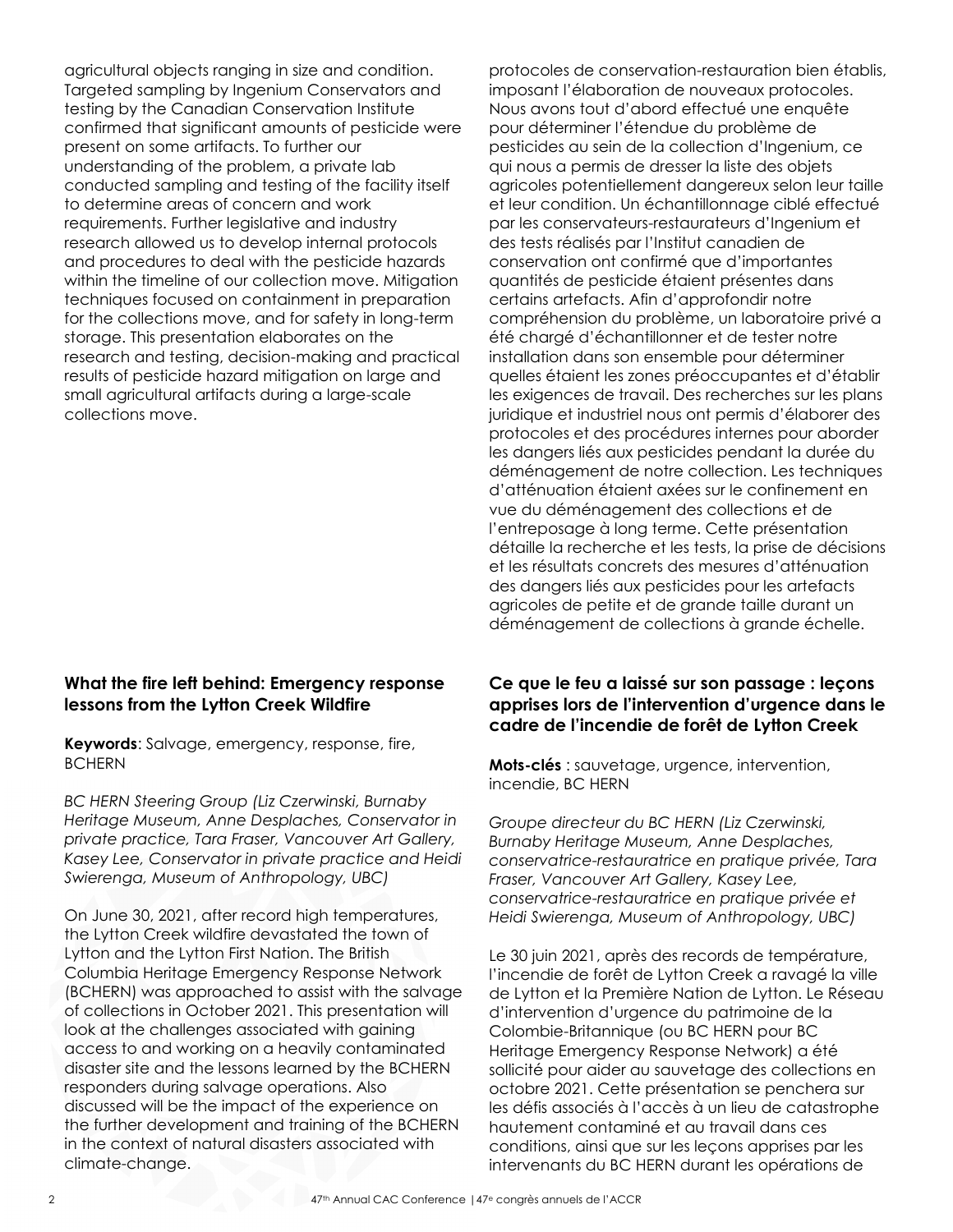#### **"Don't you know that you're toxic?": Identification and hazard mitigation of Polychlorinated biphenyls (PCBs) during a large -scale collections move**

**Keywords**: hazards, collections move, objects

*Jacqueline Riddle\* and Skye Marshall\*, Ingenium – Canada's Museums of Science and Innovation Alyson Tang, Parks Canada*

Polychlorinated biphenyls (PCBs) are a highly regulated class of organic compounds, due to their negative toxic effects on human health and persistent bioaccumulation in the environment. Oils containing PCBs are found in museum collections in oil-filled capacitors and transformers, present in a wide variety of artifacts, such as: TVs, radios, computers, X-ray units, computerized tomography (CT) scanners, and other electronics. PCB-containing oils can also be found in artifacts that had high-heat applications, such as: lamp ballasts, microscope oils, cutting oils, heat transfer fluids, and hydraulic fluids. Despite their prevalence in collections containing modern manufactured objects, PCBs in heritage institutions remain chronically understudied and misunderstood.

North American legislation banned the production of PCBs in 1979 and regulated the storage and disposal of PCB-containing materials. Under Canadian legislation, museums must manage the PCBs in their collections and cannot legally store artifacts that contain more than 50 ppm of PCBs. Conservators at Ingenium - Canada's Museums of Science and Innovation have developed a process for prioritizing analysis and hazard mitigation of artifacts that may contain PCBs, working within a pre -established hazard management framework. This process is being implemented during an ongoing large-scale collections move to a new purpose-built facility, on a tight timeline with limited staff and resources. Priorities for PCBs testing are determined based on a wide variety of ever-evolving factors. When required, oil samples or wipe tests are taken and sent to an external laboratory for analysis using gas chromatography with an electron capture detector (GC-ECD), following a standardized Environmental Protection Agency (EPA) procedure.

sauvetage. Il sera également question de l'impact de cette expérience sur le perfectionnement et la formation futurs du personnel du BC HERN dans le contexte des catastrophes naturelles associées aux changements climatiques.

#### **Cadeau empoisonné : détermination et atténuation des dangers liés aux biphényles polychlorés (BPC) dans le cadre d'un déménagement des collections à grande échelle**

**Mots-clés** : dangers, déménagement des collections, objets

*Jacqueline Riddle\* et Skye Marshall\*, Ingenium – Musées des sciences et de l'innovation du Canada Alyson Tang, Parcs Canada*

Les biphényles polychlorés (BPC) constituent une classe de composés organiques hautement réglementée en raison de leurs effets toxiques sur la santé humaine et de leur constante accumulation biologique dans l'environnement. Dans les collections des musées, on retrouve des huiles contenant des BPC dans les condensateurs et transformateurs à l'huile d'une grande variété d'artefacts, comme les téléviseurs, les radios, les ordinateurs, les appareils de radiologie, les tomodensitomètres et autres appareils électroniques. Les huiles contenant des BPC se retrouvent aussi dans des artefacts utilisés à haute température, comme les ballasts de lampes, les huiles de microscope, les huiles de coupe, les fluides de transfert de chaleur et les fluides hydrauliques. Malgré leur forte présence dans les collections comprenant des objets de fabrication moderne, les BPC que l'on retrouve dans les établissements patrimoniaux demeurent largement sous-étudiés et mal compris.

En Amérique du Nord, la production des BPC a été bannie par la loi en 1979 et l'entreposage et l'élimination des matières contenant des BPC sont réglementés. En vertu des lois canadiennes, les musées doivent gérer les BPC présents dans leurs collections et ne peuvent légalement entreposer des artefacts contenant plus de 50 ppm de BPC. Les conservateurs-restaurateurs d'Ingenium – Musées des sciences et de l'innovation du Canada ont conçu un processus permettant de prioriser l'analyse et l'atténuation des risques pour les artefacts pouvant contenir des BPC, en se basant sur un cadre préétabli de gestion des dangers. Ce processus est graduellement mis en œuvre dans le cadre d'un déménagement des collections à grande échelle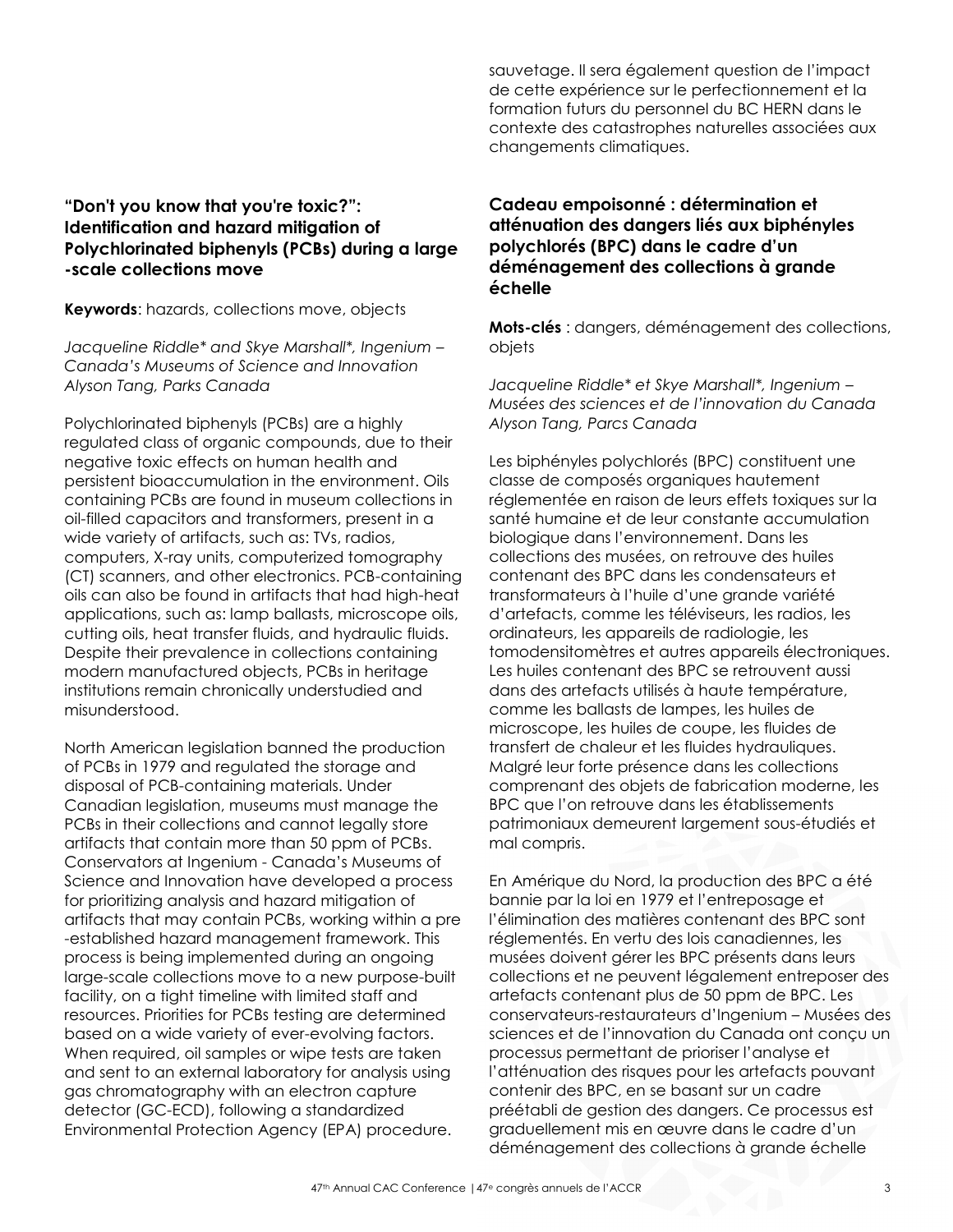Artifact case studies will be presented, providing concrete examples from the Ingenium collection with test results both above and below the 50 ppm PCBs threshold, and how the hazard was mitigated for each. Through a discussion of challenges and decision-making processes, this presentation will examine how Ingenium's conservation staff are working to research and respond to an often neglected but problematic aspect of technological material culture.

#### **Helping Heritage Institutions Complete Emergency Response Plans: Recent Online Training Developments at the Canadian Conservation Institute**

*Irene Karsten and Amanda Ogilvie, Canadian Conservation Institute*

Beginning in July 2014, the Canadian Conservation Institute provided a new tool, the *CCI Emergency Response Planning Workbook, to participants of the in-person regional workshop, Emergency and Disaster Preparedness for Cultural Institutions.* The Workbook reflected a shift towards an increased emphasis on fostering decision-making skills within the heritage community in Canada. Its step-by-step guidance, worksheets, and plan template were intended to make writing the plan easy, so that it could be used to support training based on scenario exercises.

In February 2017, a survey was sent to participants of the first five workshops where the *Workbook* was used. The results of this survey indicated that only 1 in 5 respondents had an emergency plan in place. One of the key reasons given for the lack of progress was lack of time. Clearly, the *Workbook* alone had failed to significantly reduce the fraction of heritage institutions in Canada lacking emergency response plans.

vers un immeuble conçu expressément pour les recevoir, qui doit se dérouler selon un échéancier serré et avec une équipe et des ressources limitées. Les priorités en matière de dépistage des BPC sont établies en fonction d'une grande variété de facteurs en constante évolution. Au besoin, des échantillons d'huile ou des essais de contamination par frottis sont envoyés à un laboratoire externe en vue d'une analyse par chromatographie en phase gazeuse avec capture d'électrons, en respectant une procédure normalisée de l'Environmental Protection Agency (EPA).

Nous présenterons des études de cas de certains artefacts, avec des exemples concrets tirés de la collection d'Ingenium ayant donné des résultats audessus et au-dessous de la limite de 50 ppm et nous expliquerons comment les dangers ont été atténués pour chacun d'eux. À travers une discussion portant sur les défis et le processus décisionnel, nous examinerons comment le personnel de conservation -restauration d'Ingenium s'y prend pour effectuer de la recherche et aborder un aspect ignoré, mais problématique, de la culture matérielle technologique.

#### **Aider les établissements du patrimoine à se doter d'un plan d'intervention en cas d'urgence : récents développement en matière de formation en ligne à l'Institut canadien de conservation**

*Irene Karsten et Amanda Ogilvie, Institut canadien de conservation*

En juillet 2014, l'Institut canadien de conservation a commencé à fournir un nouvel outil, le *Cahier de planification des interventions en cas d'urgence de l'ICC,* aux participants de l'atelier régional intitulé *Préparation en cas d'urgence pour les établissements culturels*. Ce cahier illustrait un virage vers le soutien du développement des compétences décisionnelles au sein de la communauté du patrimoine au Canada. Son guide étape par étape, ses feuilles de travail et son modèle de plan avaient pour objectif de faciliter la rédaction du plan, afin qu'il puisse servir pour soutenir la formation lors des exercices basés sur des scénarios.

En février 2017, un sondage a été envoyé aux participants des cinq premiers ateliers durant lesquels le cahier avait été utilisé. Les résultats du sondage ont indiqué que seulement un répondant sur cinq avait mis en œuvre un plan d'intervention en cas d'urgence. L'une des principales raisons